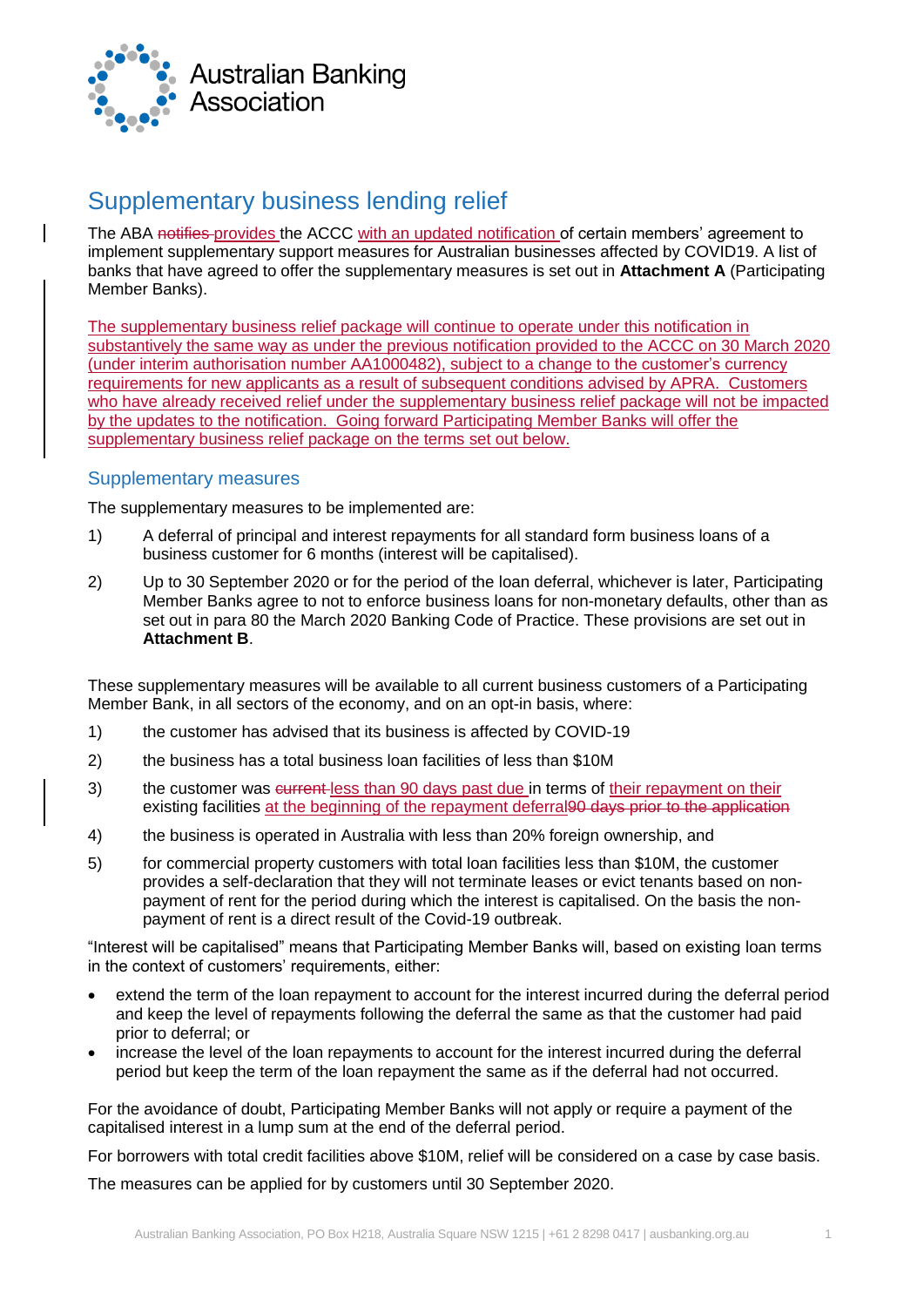

## Attachment A – List of Participating Member Banks

AMP ANZ Bank Australia Bank of Queensland Bendigo and Adelaide Bank CBA ING Macquarie Bank MyState NAB Suncorp Bank Westpac